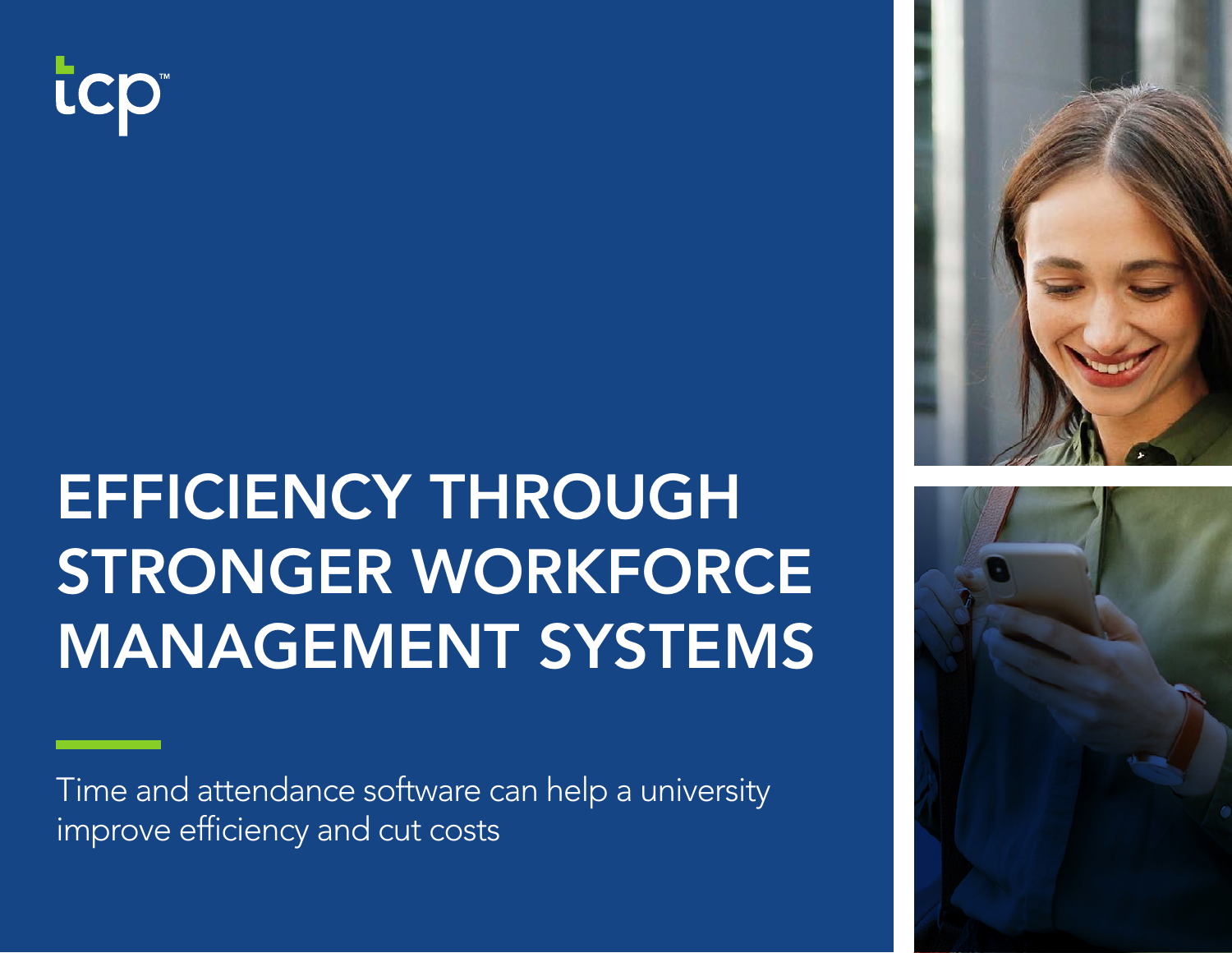### **SmartFocus** on Workforce Management

Sponsored by TCP A SmartBrief Update | Spring 2019

Your workforce is your biggest investment. Accurate measurement of time spent on the job, time off and supplementary paid tasks is vital to understanding future budgeting and saving thousands on wages each year.

Access to better insights and more efficient processes produces cost savings and productivity gains by delivering the information and support needed to better manage your campus workforce.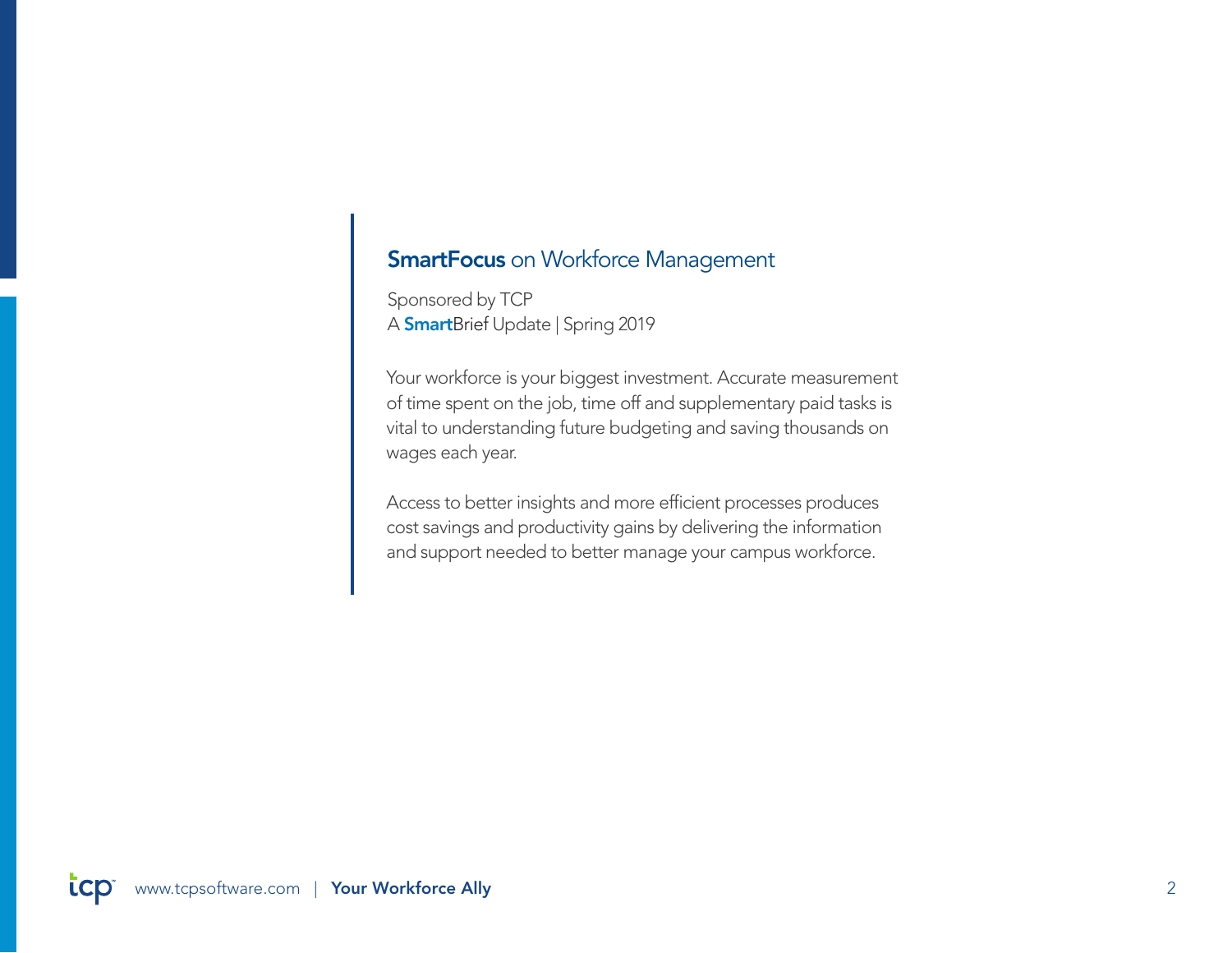### Shoring Up Campus Operations

Deploying a robust time and attendance solution streamlines operations makes tracking more efficient for human resources and payroll staff, and for employees. Technology produces significant ROI by empowering your campus to:

#### Streamline processes and lower audit risk.

Many colleges and universities use different workforce management solutions across departments and campuses. The disparate systems hinder collaboration and organization-wide analysis, and pose an audit risk. A centralized system of tracking, analysis and compensation improves overall staff productivity, reduces human error and creates an edit trail that manages risk more effectively.

### See how Stephen F. Austin State University unified its workforce management.

### Reduce fraud.

Time card fraud is a serious offense in any instance, especially on state or federal grants and in work-study and other student programs. This behavior can be curbed with a mobile time management app that includes geofencing and schedule rounding or schedule blackout.

### Ensure compliance.

There are many layers of compliance — federal, state and local government regulations, business rules and union requirements — and each employee could fall into more than one category. Employees within the same department and even in the same position could require different treatment depending on union

affiliation or location, which is difficult for a manager or payroll administrator to remember on an individual basis.

### Decrease unpaid overtime violations.

Most of funds (86%) recovered from employers — including institutions of higher education — by the US Department of Labor are for overtime violations, according to **Department of** [Labor](https://www.dol.gov/agencies/whd/data/charts#panel5) data. It can be a challenge to accurately calculate time and wages for non-exempt hourly employees who work outside their normal duties or departments at different pay rates. It is a good idea to choose a solution that enables you to set your weighted or blended calculation once so it can automatically calculate rates and distribute hours appropriately. Another problem for colleges and universities is tracking student employment, including **campus** [cafeteria jobs](https://www.providencejournal.com/news/20190130/brown-university-students-sue-for-back-pay-from-dining-hall-jobs) and [internships](https://www.ibtimes.com/internship-debate-spills-public-sector-university-california-san-francisco-ordered-1376653). Student workers may have several jobs in different departments, without each understanding the work hours put in other places. A solution that offers accuracy in choosing the right job when working in a particular role makes sense for college workers — and helps managers keep overtime in check.

### Calculate annualized, extra duty and supplemental pay.

Some employees who work only during the school year and get paid on a 12-month schedule may take on extra duties outside their normal jobs or earn supplemental pay. Spreadsheets and paper time cards take a lot of time and are prone to human error during data entry and calculation. Tracking actual hours worked and variances between the contract and the calendar can be made easier with software that automatically flags variances, fills gaps or exports to payroll.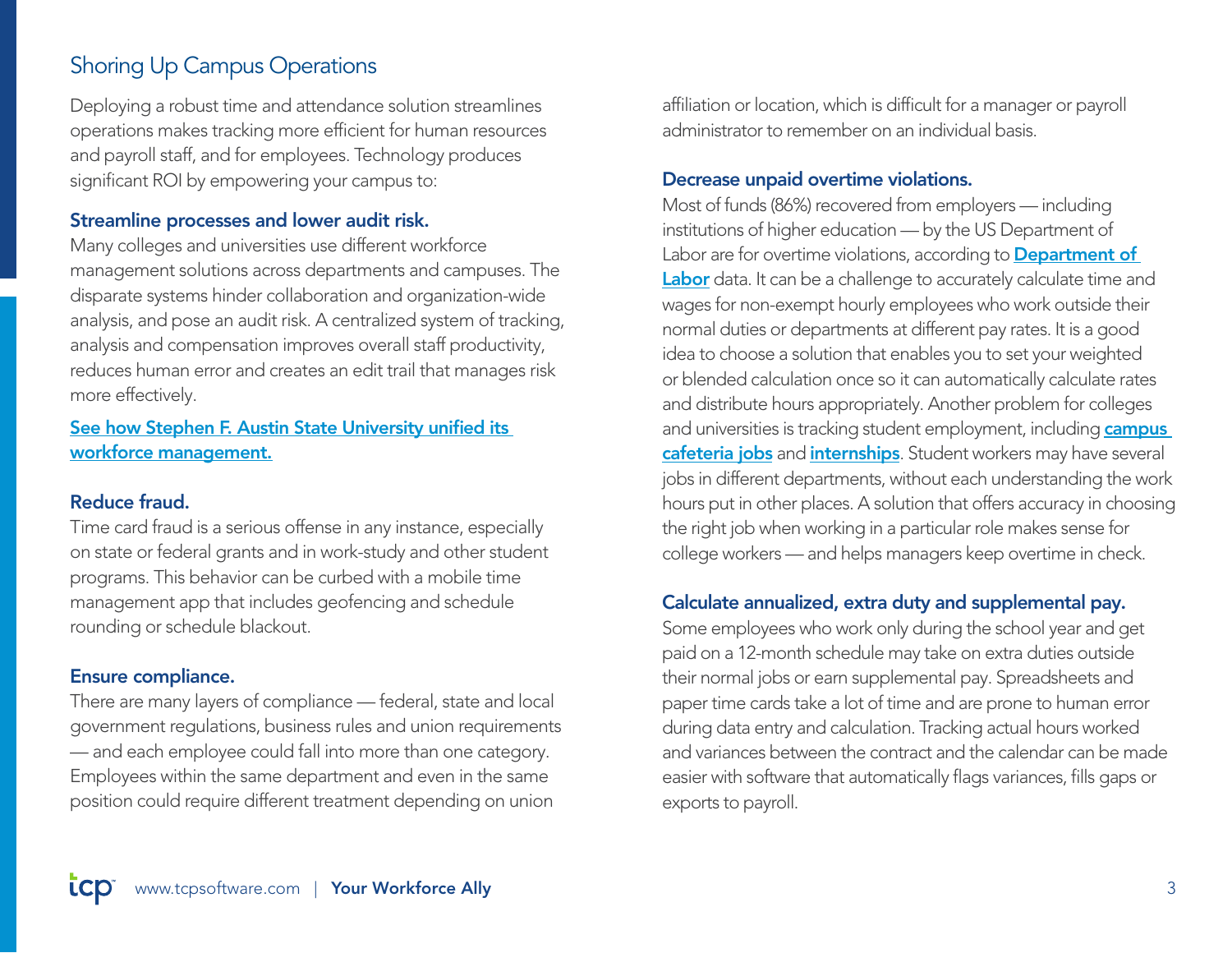### TIPS FOR IMPROVED TIME & ATTENDANCE TRACKING



Use a mobile time management app that relies on geofencing so people must be where they are supposed to be at designated times.



Identify tasks for automation that simplify processes and improve accuracy.



Configure rule sets for each employee so the workforce management solution can flag pending compliance issues for a manager to resolve.



Create a database of contract workers, searchable by department or specialty area, that are tagged with pay rate and other information.

Improvements that move the needle on efficiency and effectiveness are the keys to boosting productivity in higher education.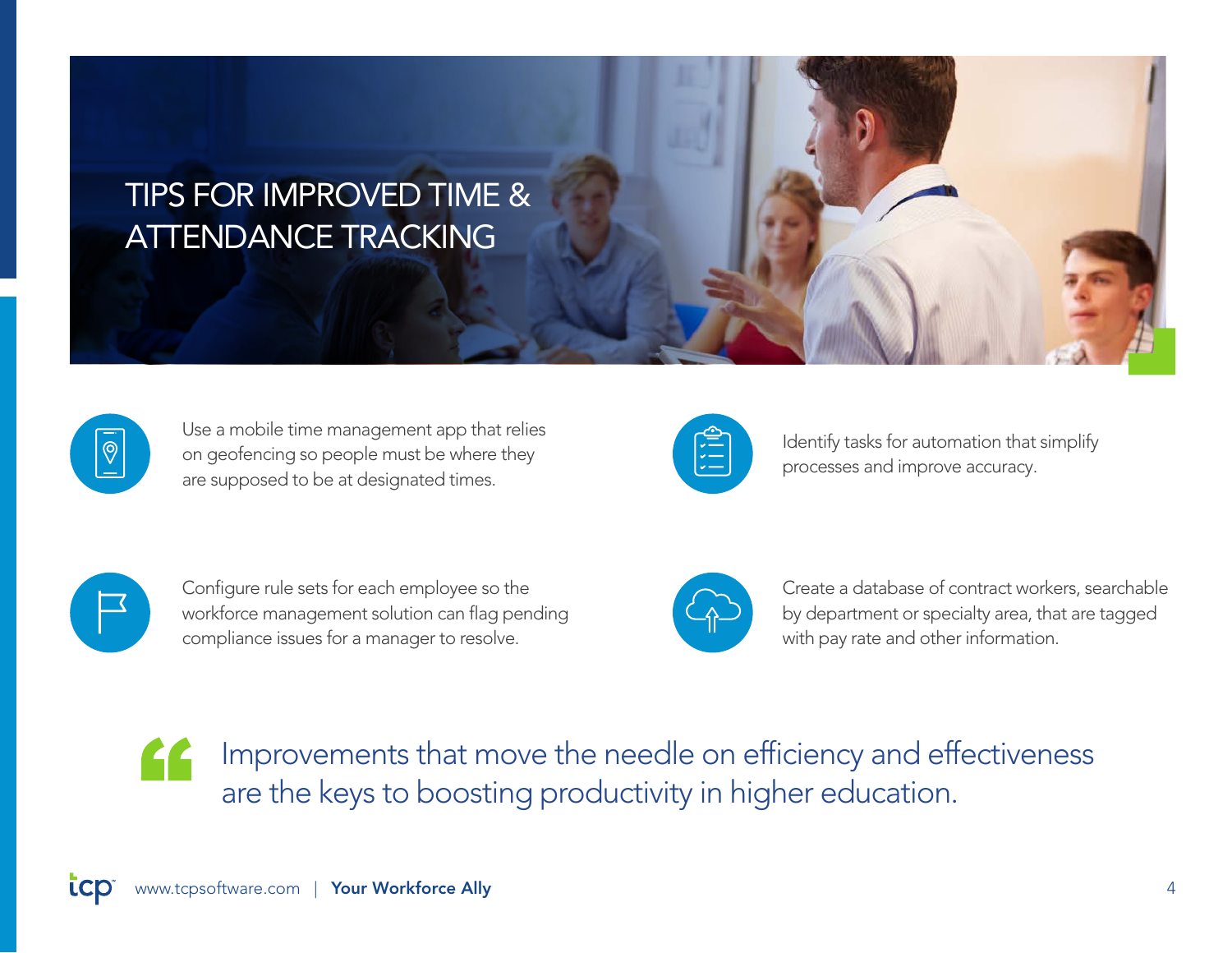### Track grants.

Accurately tracking time is critical for projects funded by grants and other special budgets — but it can be difficult when employees work on multiple grants or contribute to the project only part time. Software can make it easy for employees to clock in and out, and automatically categorize and compile time data for easy monitoring and reporting.

### Avoid unplanned overtime.

Lack of visibility is the biggest factor driving unneeded overtime. With most systems, though, it's just too hard for employees and supervisors to keep a real-time account of hours. Workforce management software provides visibility into all the moving decisions. Put automated checks in place to prevent or warn managers before they make a decision that results in overtime or alerts them that an employee is approaching the overtime threshold.

### Build a leaner budget.

A time and attendance solution like TCP saves more than it costs. "The ROI is approximately one year, including all of the implementation and hardware costs," notes Derek McIntyre, vice president of operations at TCP. "The solution should pay for itself with labor cost savings." McIntyre says, for example, that the per-employee price per month is less than just 15 minutes of an average employee's salary. Saving a few minutes at clock in and clock out, or around lunch each day, quickly adds up over a month to cover the cost of implementing the software.

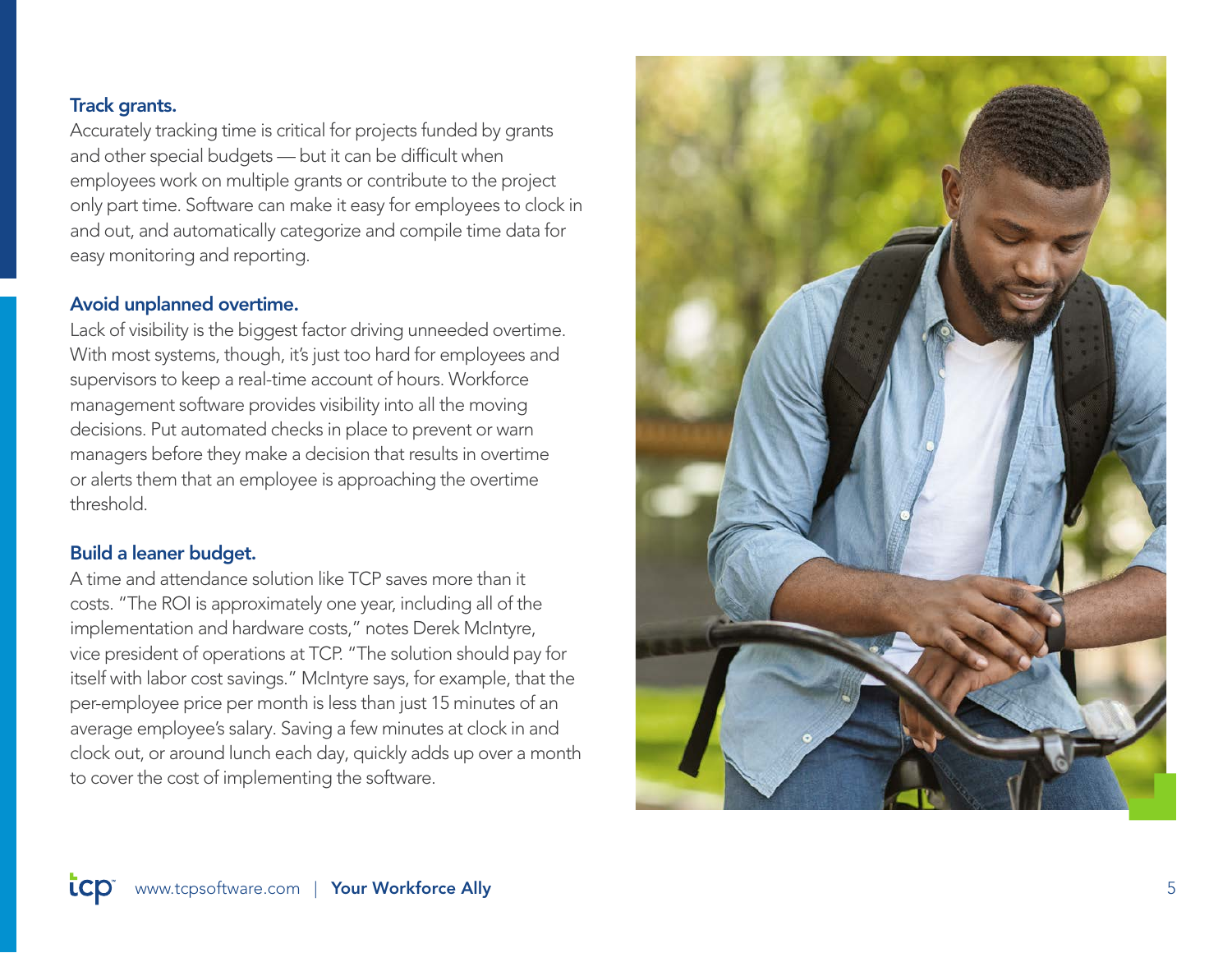### Improve staff performance.

Efficient scheduling and time management processes give managers, supervisors and administrators more time to focus on strategic decision-making and mission-critical tasks. Payroll and compliance staff are freed up to focus on higher-value tasks that require human involvement. "With accurate reporting and configurable automations, management and staff have confidence that the work is done correctly," says Rob Lindsey, TCP enterprise accounts executive.

Improvements that move the needle on efficiency and effectiveness are the keys to boosting productivity in higher education, according William Poole, former chief executive of the Federal Reserve Bank of St. Louis. "Measures to cut costs, as universities across the country have done in the wake of the recent recession and state budget crises, only address the costefficiency dimension of productivity," he said in a speech. "Sound management practices to improve productivity in higher education must also look at the effectiveness of the organization, be it an academic department or the entire university."

Deploying a time and attendance solution enables a university to drive productivity through both cost and staff efficiency and effectiveness. "Employees today are looking for transparency in the way their time is collected and how they are paid," says McIntyre."A system like TCP provides transparency for time punches, schedules, leave balances, and more — promoting trust in the organization and further motivating the workforce."

A campus that runs smoothly has more time and resources to focus on educating students and preparing them for successful lives after graduation.

Deploying a time and attendance solution enables a university to drive productivity through both cost and staff efficiency and effectiveness.

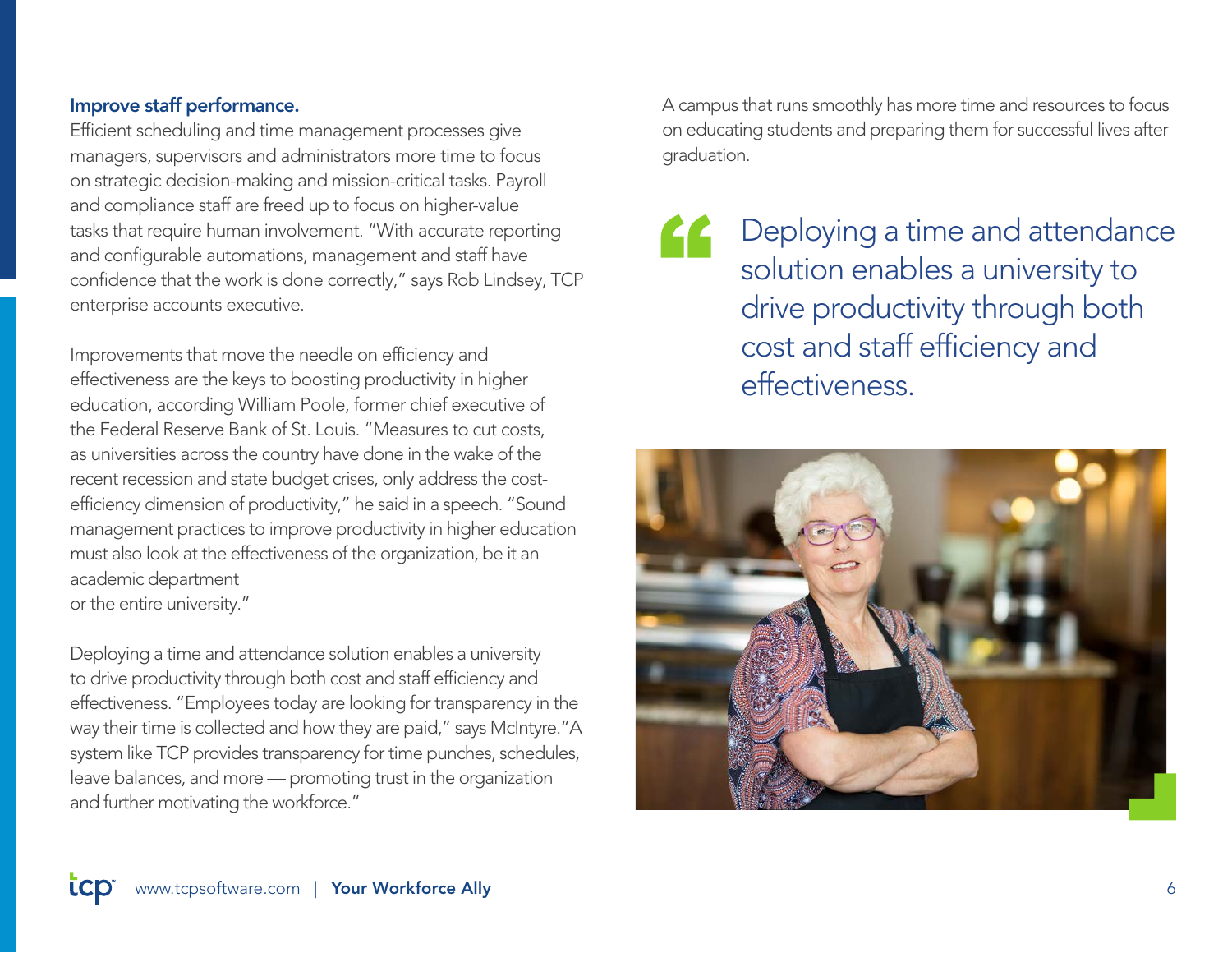### SUCCESS STORY: Texas Tech University System, Lubbock, Texas

The Texas Tech University System, which employs more than 20,000 people on its four campuses, was using disparate time and management solutions that hampered the system's ability to accurately track time, ensure compliance, reduce fraud and deliver accurate compensation. The situation also reduced staff productivity because of a lot of manual work, paper records and lack of interoperability. TTUS deployed TCP to unify the process across the entire system, providing optimum reporting capabilities and seamless integration with existing systems. Data feeds became cleaner and more accurate, and inputs from fingerprint (biometric), card swipe, web clock and proximity methods created a clear audit trail. Some areas recovered the cost of implementation with labor savings.

Some areas have...recovered the cost of the implementation " through labor savings.

> Jeff Deitiker Assistant Managing Director of Payroll & Tax Services